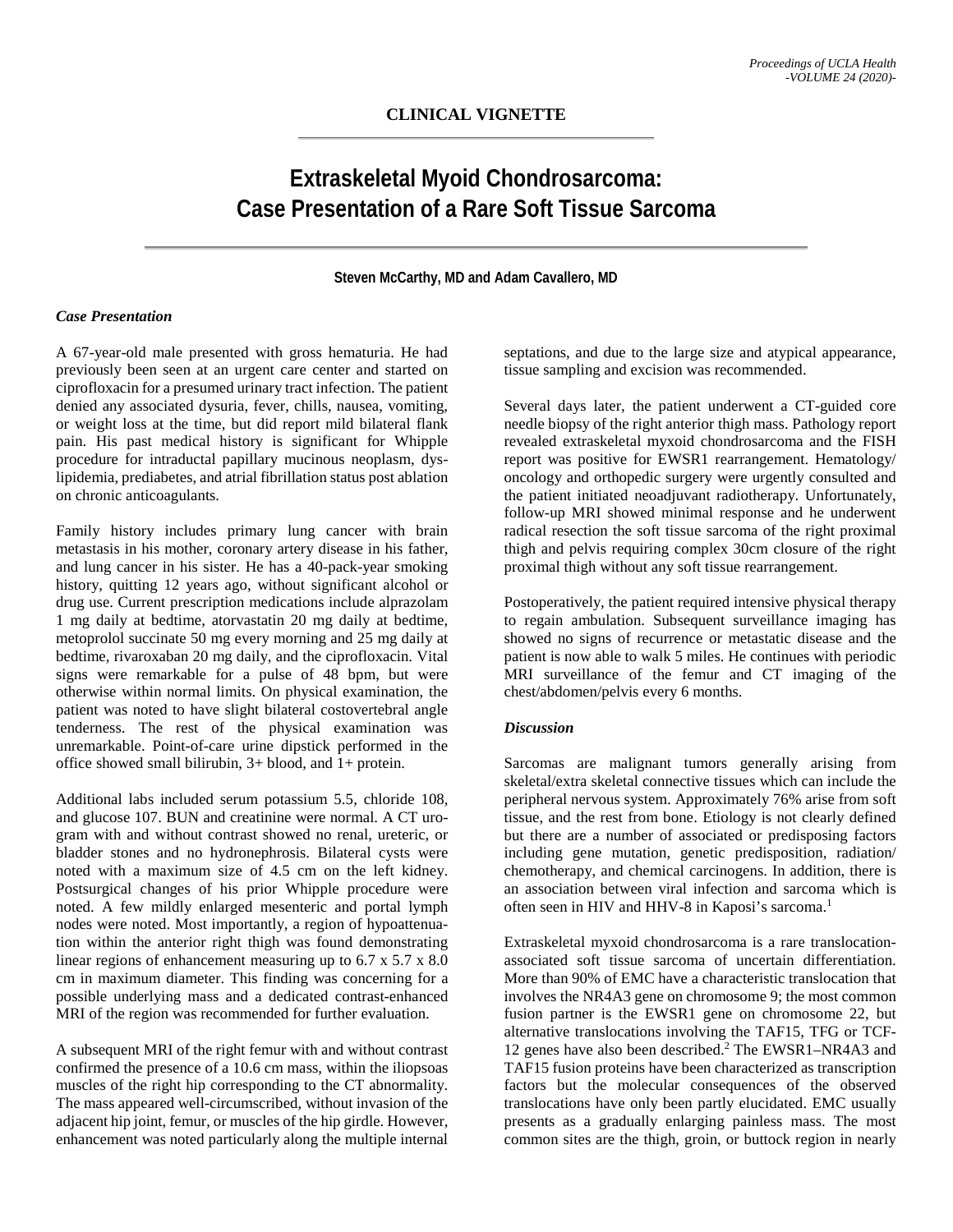half of the cases. EMC is generally characterized by indolent growth rate but has strong tendency for local recurrence and metastatic spread, usually to the lungs. Histologic examination is essential for accurate diagnosis and treatment planning. Radiographic studies assist in determining the extent of primary tumor prior to surgical resection as well as detecting the presence/absence of metastatic disease. Well-differentiated versus higher grade variants and even dedifferentiated cases have been described.<sup>2</sup> Wide local excision is the only potentially curative treatment. Cytotoxic chemotherapy with drugs commonly used in other sarcomas such as ifosfamide, doxorubicin, cyclophosphamide, docetaxel or gemcitabine has generally shown little or no activity in metastatic EMC. Occasional responses to chemotherapy have been described however: 4 out of 10 patients for example, experienced a partial response to an anthracycline alone or combined to ifosfamide, in a recent series (2/4 PR in patients with metastatic disease).3- <sup>5</sup> No drug is specifically approved by the FDA for this disease. Check-point inhibitors have occasionally shown clinical activity in other chondrosarcoma subtypes: for example, one PR to first line nivolumab was observed in a patient with a metastatic dedifferentiated chondrosarcoma in a retrospective series and one PR in a phase 2 study with pembrolizumab after prior systemic treatment.6,7 In a retrospective report from Kostine et al., PD-L1 expression was associated with the number of tumorinfiltrating lymphocytes and HLA class 1 expression in 11 out of 21 dedifferentiated chondrosarcoma (52%).<sup>8</sup> Data on PD-L1 expression or other factors that may be potentially predictive of response to checkpoint inhibitors such as tumor mutational burden or microsatellite instability status in EMC is very limited. Davis et al. used a next-generation sequencing approach to genomically profile 6 patients with EMC; similar to other translocation-associated sarcomas and in the case presented here, the mutational profile was limited beyond the pathognomonic translocation. None of the other genomic aberrations found were recurrent or considered clinically relevant. Significant overexpression of RET compared to other types of sarcomas, was observed ( $p < 0.0002$ ); additionally, the folate receptor was found to be overexpressed in 2 patients.<sup>9</sup> Tyrosine kinase inhibitors may have better activity than chemotherapy in this challenging disease. Clinical benefit from sunitinib has been observed in 8 out of 10 patients with the EWSR1–NR4A3 translocation (6 PRs). Elevated expression and activation of RET, a known target of sunitinib, was noted in this study.<sup>10</sup> Some studies suggest a more aggressive phenotype and possibly clinical behavior for EMC with alternative fusions but data is limited.<sup>10,11</sup> A phase 2 trial of pazopanib in NR4A3 positive advanced EMC recently enrolled 24 patients. One patient out of 20 had a PR, 17 patients had stable disease and 2 patients had progression. At median follow-up of 13 months, the median progression free-survival was 13 months (range 1.6–25.1) with 29% of patients free of progression at 18 months.<sup>12</sup>

It is important to carefully assess any patient that presents with a palpable soft tissue mass by performing a thorough history, including time onset of when the mass was first noticed, how quickly it has been growing, and whether or not any presence of symptoms to suggest distal neurovascular compromise. The physical exam should focus on size, depth, any fixation to adjacent structures, and associated edema or signs of nerve impingement. The most common reason for delayed diagnosis of a soft tissue sarcoma is patients' not seeking medical attention due to the painless nature of the tumor as well as physicians' assumption of benignity.<sup>1</sup>

## **REFERENCES**

- 1. **Ryan C, Meyer J**. Clinical presentation, histopathology, diagnostic evaluation, and staging of soft tissue sarcoma. Post TW, ed. UpToDate, Waltham, MA: UpToDate Inc. *http://www.uptodate.com* (Accessed on 09/09/2020.)
- 2. **Fletcher CDM, Bridge JA, Hogendoorn PCW, et al**. World Health Organization (WHO) classification of tumors of soft tissue and bone: pathology and genetics. Lyon: IARC Press; 2013. p. 218-20.
- 3. **Patel SR, Burgess MA, Papadopoulos NE, Linke KA, Benjamin RS**. Extraskeletal myxoid chondrosarcoma. Long-term experience with chemotherapy. *Am J Clin Oncol*. 1995 Apr;18(2):161-3. doi: 10.1097/00000421- 199504000-00014. PMID: 7900708.
- 4. **Drilon AD, Popat S, Bhuchar G, D'Adamo DR, Keohan ML, Fisher C, Antonescu CR, Singer S, Brennan MF, Judson I, Maki RG**. Extraskeletal myxoid chondrosarcoma: a retrospective review from 2 referral centers emphasizing long-term outcomes with surgery and chemotherapy. *Cancer*. 2008 Dec 15;113(12):3364-71. doi: 10.1002/cncr.23978. PMID: 18951519; PMCID: PMC2779719.
- 5. **Stacchiotti S, Dagrada GP, Sanfilippo R, Negri T, Vittimberga I, Ferrari S, Grosso F, Apice G, Tricomi M, Colombo C, Gronchi A, Dei Tos AP, Pilotti S, Casali PG**. Anthracycline-based chemotherapy in extraskeletal myxoid chondrosarcoma: a retrospective study. *Clin Sarcoma Res*. 2013 Dec 18;3(1):16. doi: 10.1186/2045- 3329-3-16. PMID: 24345066; PMCID: PMC3879193.
- 6. **Paoluzzi L, Cacavio A, Ghesani M, Karambelkar A, Rapkiewicz A, Weber J, Rosen G**. Response to anti-PD1 therapy with nivolumab in metastatic sarcomas. *Clin Sarcoma Res*. 2016 Dec 30;6:24. doi: 10.1186/s13569- 016-0064-0. PMID: 28042471; PMCID: PMC5200964.
- 7. **Tawbi HA, Burgess M, Bolejack V, Van Tine BA, Schuetze SM, Hu J, D'Angelo S, Attia S, Riedel RF, Priebat DA, Movva S, Davis LE, Okuno SH, Reed DR, Crowley J, Butterfield LH, Salazar R, Rodriguez-Canales J, Lazar AJ, Wistuba II, Baker LH, Maki RG, Reinke D, Patel S**. Pembrolizumab in advanced soft-tissue sarcoma and bone sarcoma (SARC028): a multicentre, two-cohort, single-arm, open-label, phase 2 trial. *Lancet Oncol*. 2017 Nov;18(11):1493-1501. doi: 10.1016/S1470- 2045(17)30624-1. Epub 2017 Oct 4. Erratum in: *Lancet Oncol*. 2017 Dec;18(12 ):e711. Erratum in: *Lancet Oncol*. 2018 Jan;19(1):e8. PMID: 28988646.
- 8. **Kostine M, Cleven AH, de Miranda NF, Italiano A, Cleton-Jansen AM, Bovée JV**. Analysis of PD-L1, T-cell infiltrate and HLA expression in chondrosarcoma indicates